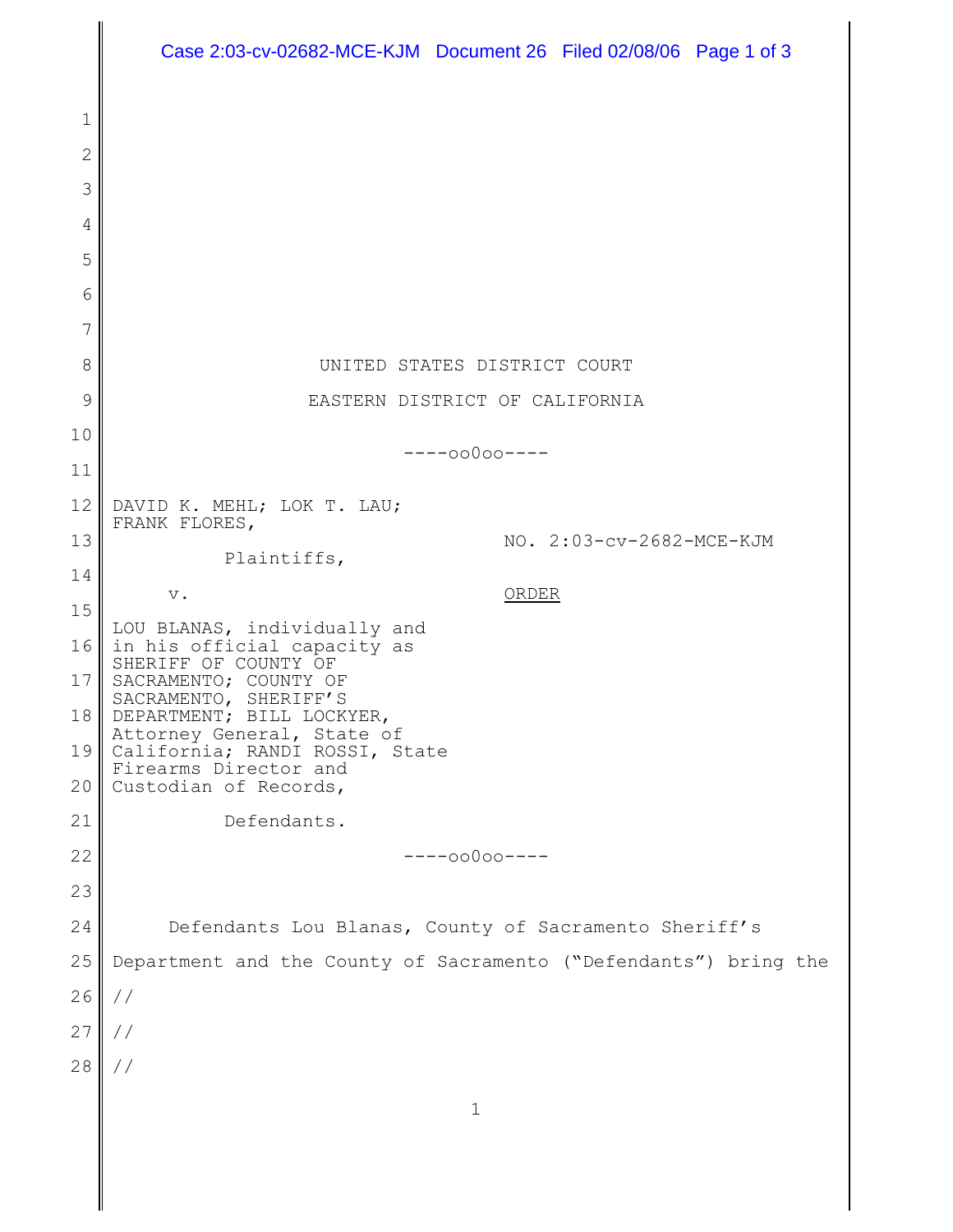## Case 2:03-cv-02682-MCE-KJM Document 26 Filed 02/08/06 Page 2 of 3

1 2 3 present motion under Federal Rule of Civil Procedure 41(b),<sup>1</sup> asking that the present action be dismissed due to Plaintiffs' failure to prosecute this matter with reasonable diligence.

4 5 6 7 8 9 10 Rule 41(b) authorizes a defendant to move for dismissal "for failure of the plaintiff to prosecute..." A federal action must be pursued with "reasonable diligence" in order to avoid dismissal. Anderson v. Air West, Inc., 542 F.2d 522, 524 (9th Cir. 1976). Dismissal under Rule 41(b) rests with the sound discretion of the court. Link v. Wabash R.R. Co., 370 U.S. 626, 633 (1970).

11 12 13 14 15 16 17 18 19 20 In the present case, while Defendants allege that Plaintiffs failed to follow up on the development of a discovery plan after October 2004, Plaintiff counters with the assertion that Defendants failed to provide information they had agreed to provide with respect to such plan. In addition, Plaintiffs assert that they elected to monitor the progress of several cases pending before the Supreme Court whose outcome could influence the present proceedings, and argue that in the absence of a pretrial scheduling order, that strategic decision was not unreasonable.

21 22 23 24 25 26 Under the circumstances the Court does not believe that a Rule 41(b) dismissal is appropriate. Both parties have now complied with the terms of the Court's December 27, 2005 Minute Order, and filed a Joint Status Report as required by that Order. Given the apparent factual dispute as to development of a discovery plan, as well as Plaintiffs' professed strategy in

28  ${}^{1}$ All further references to "Rule" or "Rules" are to the Federal Rules of Civil Procedure unless otherwise noted.

27